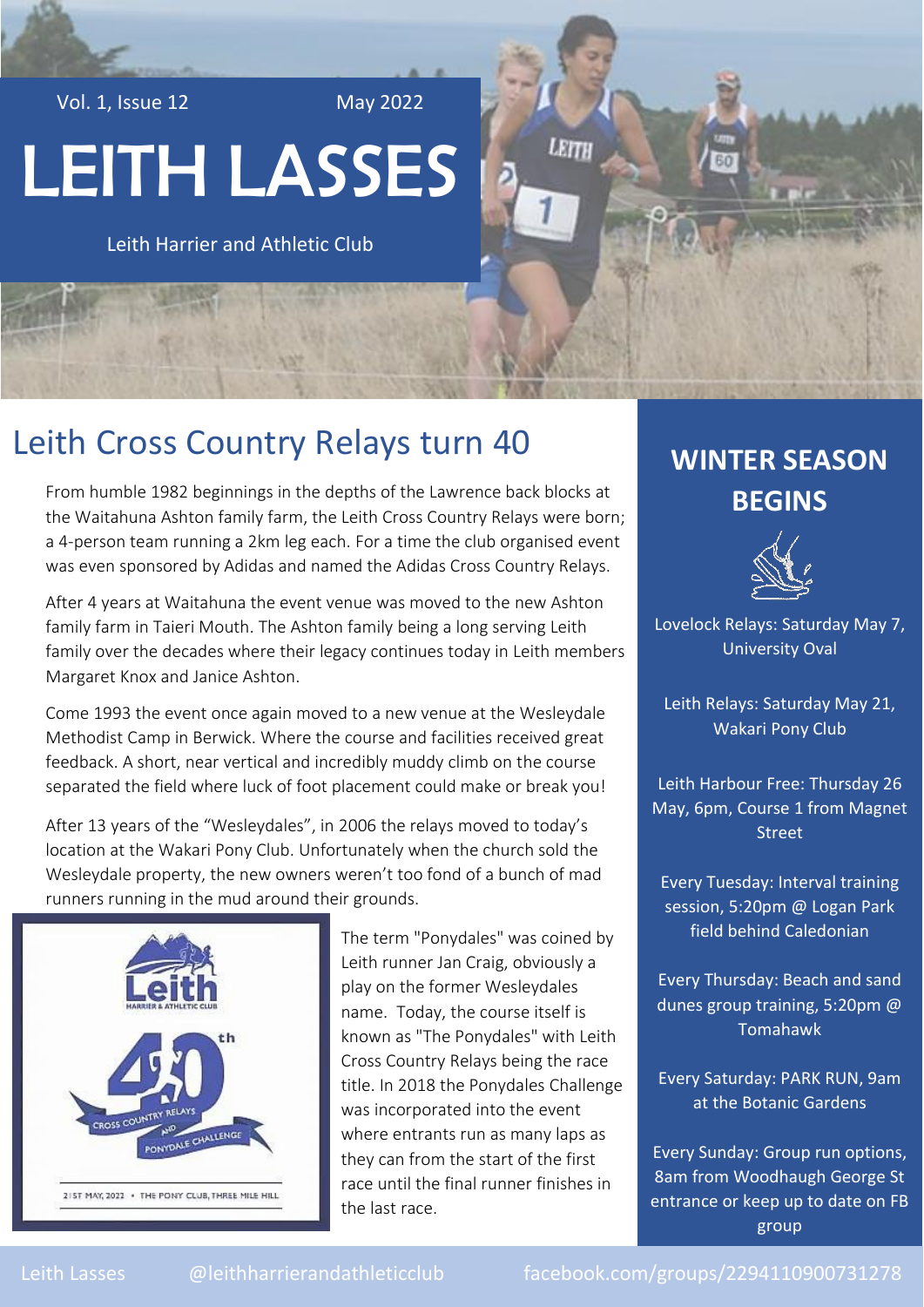

# Meet Eilish McColgan - A world class runner with a

reasonably manageable training schedule!

Scottish runner Eilish McColgan recently smashed Paula Radcliffe's 21-year British half-marathon time in a blistering 1:06:21 and has a plethora of other world class achievements in distances from 5km through to the half.

Runners World sat down with the athlete where she shared her training schedule which, compared to her counterparts, is rather manageable at 60 – 75km/week. A career where over-training and injury has impacted her, Eilish believes she's now found the balance…and it's obviously working - a typical (non-race or taper) week for Eilish is as below. Although she did not discuss the extent of the interval sessions, the athlete was clear on having one full day off a week and the importance of easy runs. Eilish will also cross-train in the evening on interval days with a 45min spin, elliptical or aqua-jog.



Monday: Easy run 45 – 60min Tuesday: Track interval session and cross-train Wednesday: Easy run 45 – 60min Thursday: Track interval session and cross-train Friday: Rest day Saturday: Easy run 45 – 60min Sunday: Long run, about 20km *plus 2 strength training sessions per week* 

# How's your bounce?

#### - Wash & wear on sports bra integrity



Although the majority of female distance runners may not be blessed in the region, breast health when running should still

be considered where even an A-cup can be seen to bounce about 4cm without proper support.

A unique study has recently looked into the impact of wash and wear on sports bra integrity. The study found a sports bra regularly washed (tested to 50 washes), but not worn, reduced support by about 20%, this was compounded further by bras washed and worn which reduced in support by about 32%. Participants could detect reduced support, but still found it comfortable in the worn and washed bra. This is significant as had participants perceived **both** reduced support and comfort, they may have been more willing to replace the bra. With only a reduction in perceived support and no change in comfort, we may be wearing sports bras beyond their expiry date, so to speak.

### **Quiz Time**

- **1.** Who was the NZ female international athlete who won the 55km race (as a "training run") at Three Peaks 2022?
- **2.** Leith Cross Country Relays are held at the Wakari Pony Club but where was their previous location?
- **3.** A C-cup breast size will bounce on average how many cm when running in an unsupportive bra? **A. 6cm, B. 9cm or C. 12cm**
- **4.** The fastest recorded 100m by a mammal was ran by a female cheetah in how many seconds? **A. 8.67s, B. 7.02s or C. 6.13s**
- **5.** In regional cross-country champs across NZ, Masters women run 6km, Senior women 10km but how far do the Under 20 women run?

#### **Answers:**